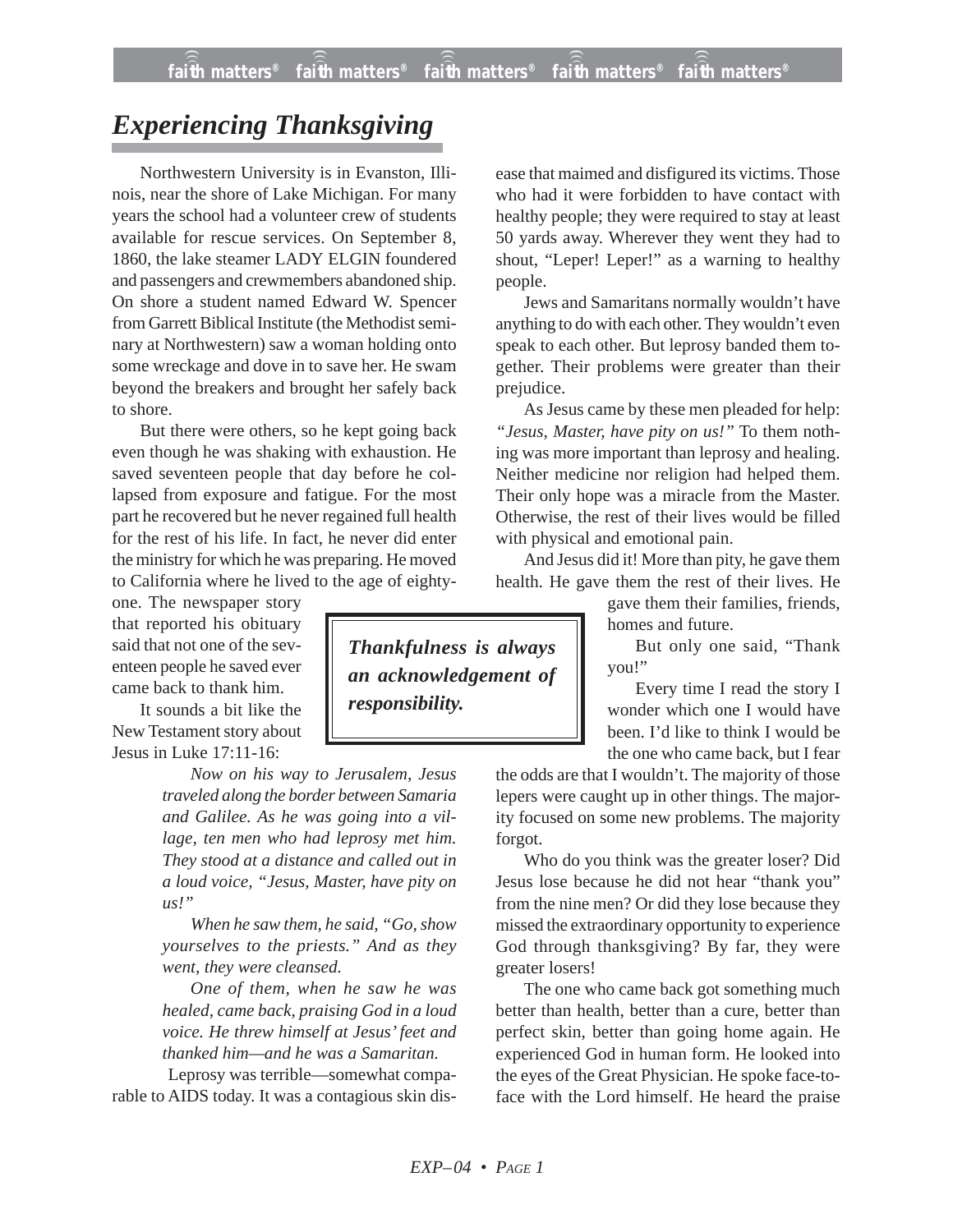and the promise that Christ spoke to him. He experienced God through thanksgiving.

We can experience God through thanksgiving, too. We can thank God in three ways. First, we can acknowledge that God is responsible for our good. Thankfulness is always an acknowledgement of responsibility. If I send you a thank you note for a Christmas present I am saying you are responsible for my getting the gift. It would be nonsense for me to receive a gift from you and send a thank you note to someone else. Also, it would be nonsense to say thank you for something I bought for myself. If I did it for myself there is no point in thanking you. "Thank you" acknowledges responsibility.

Second, thanking God means acknowledging that God is responsible for the good in our lives. Not thanking God is saying he is not responsible and taking credit ourselves for anything we have that's good.

In James 1:17 we read, *"Every good and perfect gift is from* (God)." This raises some of the fundamental questions of life and of Christian faith: "Where does good come from?" and "Where does evil come from?"

The Bible teaches that good comes from God and evil comes from sin. To be Christian is to believe this; to not believe this is less than Christian. So, we must sort out the laundry of our lives. Just as we separate the whites from the coloreds and put them in different piles, so we must sort out the bad and the good. The good is from God. The bad is from sin and Satan.

Often we don't get this straight. People have bad things happen to them—we get sick or divorced or lose our jobs or have a loved one die and we blame God. We hold him responsible for evil. And he is not! Worst of all, holding God responsible for evil fails to acknowledge that he is responsible for our good—and we become ungrateful.

There is a powerful and pointed description of non-Christians in Romans 1:21: *"For although they knew God, they neither glorified him as God nor gave thanks to him, but their thinking became futile and their foolish hearts were darkened."*

What is good in your life? Some may say, "Not

much!" Listen well! Although our problems are real and many, do not let them blur your vision of God's good—because our lives are loaded with good! We have life. We have God. We have Jesus Christ, the forgiveness of sin, the guarantee of heaven, the Holy Spirit and much more. Materially we live in a nation of prosperity. We have wonder drugs. We have families and friends and jobs and more. Not everyone has everything, but surely we ought not fail to thank God for the good we have. Let us not be so foolish as to see only what we lack!

The Christian way is to acknowledge our responsibility for our sin and to acknowledge God's responsibility for our good. It is when we acknowledge this that we can do what I Thessalonians 5:18 suggests: *"give thanks in all circumstances, for this is God's will for you in Christ Jesus."* Do it! Experience God through thanksgiving that acknowledges that God is responsible for our good.

Third, we must have an *attitude* that appreciates God's goodness. Thanksgiving is much more than an acknowledgement of the mind. It is also an attitude of the heart. While some may say otherwise, the truth is that we choose our attitudes. Some choose to have bad attitudes and others choose to have good attitudes. It is much more a matter of choice than of circumstance.

One day a young Southern Baptist pastor in Kentucky, John Claypool, made two visitation calls in the same hospital. His first stop was the room of a middle-aged lady about to be discharged. When he introduced himself she blasted him for not coming sooner. Then she complained about the lousy hospital food, berated her children for not being there to get her and criticized the medical staff for not making her healthy faster.

Young Pastor Claypool was not too anxious to make the next call. It was another woman of about the same age on the same floor of that hospital. This woman was dying from cancer. As he got up his courage and walked into the next room she spoke first:

> *You must be Pastor Claypool. Thank you for coming to see me, although you really shouldn't have. There are lots of other people who need your time and at-*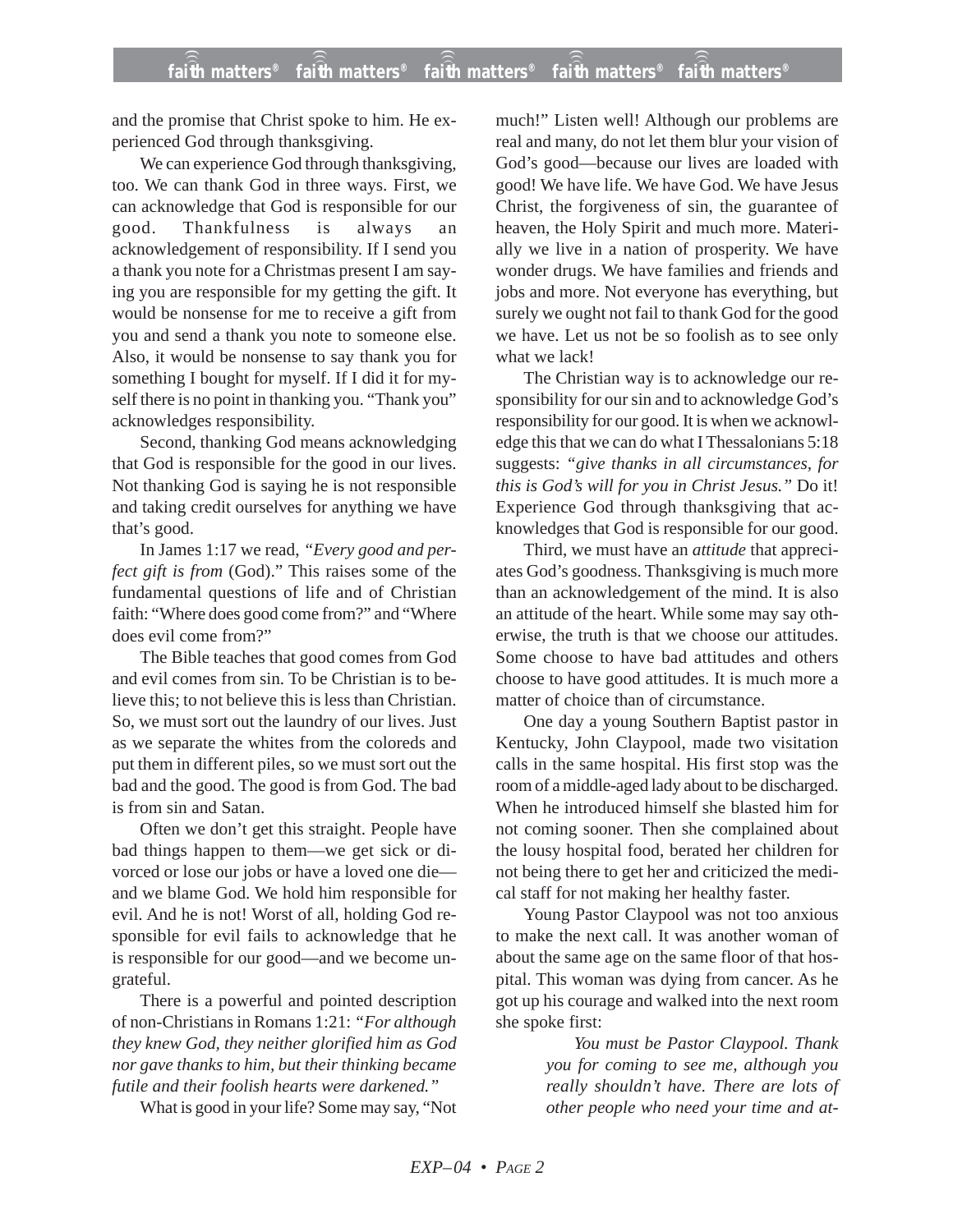## **faith matters® faith matters® faith matters® faith matters® faith matters®** ))) ))) ))) ))) )))

*tention. I'm doing just fine. The doctors and nurses here are wonderful. They give me such good care. And the food is just great. Of course, I only have two teeth left to eat with but, thank God, they both meet in the middle!*

The difference—the second woman had an attitude of gratitude; the first woman did not.

II Timothy 3:1-5 describes "terrible times" and non-Christian bad attitudes:

But mark this: There will be terrible times in the last days. People will be lovers of themselves, lovers of money, boastful, proud, abusive, disobedient to their parents, ungrateful, unholy, without love, unforgiving, slanderous, without self-control, brutal, not lovers of the good, treacherous, rash, conceited, lovers of pleasure rather than lovers of God—having a form of godliness but denying its power. Have nothing to do with them.

Notice the word "ungrateful" in the middle of the list. The advice of Philippians 2:5 is this: *"Your attitude should be the same as that of Christ Jesus."* Good advice! Jesus' biography often tells about his attitude, an attitude of gratitude to God. He often stopped in the middle of what he was doing and thanked God—for food, for miracles,

for good. Jesus knew life well. Jesus is our example. Jesus had the right attitude!

Matthew Henry, an English scholar and writer, was mugged on

a visit to London. When he returned to his guest room, beaten and robbed, he wrote in his diary:

> *Let me be thankful first because I was never robbed before; second, because although they took my purse they did not take my life; third, because although they took my all, it was not much; and fourth, that it was I who was robbed, not I who robbed.*

Matthew Henry had an attitude that appreciated God's goodness. Do you? If not, I encourage you to choose such an attitude. Choose to see God's good; choose to be grateful; choose to experience God through thanksgiving. Choose the attitude of Matthew Henry. Choose the attitude of Jesus Christ.

Experiencing God through thanksgiving is more than acknowledging that God is responsible for our good. It is more than an attitude that appreciates God's goodness. It is also action that demonstrates our gratitude.

Sometimes we best understand a concept both by what it is and what it isn't. How would you describe actions of gratitude? What would you list as the opposite of grateful actions? The Bible has an intriguing list in Ephesians 5:1-4:

> *Be imitators of God, therefore, as dearly loved children and live a life of love, just as Christ loved us and gave himself up for us as a fragrant offering and sacrifice to God.*

> *But among you there must not be even a hint of sexual immorality, or of any kind of impurity, or of greed, because these are improper for God's holy people. Nor should there be obscenity, foolish talk or course joking, which are out of place, but rather thanksgiving.*

Actions of gratitude include imitating God, loving like Jesus and giving gifts and making sacrifices for God. Actions of ingratitude are any hint

> of sexual immorality, any kind of impurity, greed, obscenity, foolish talk and coarse joking. In other words, truly thankful Christians act and talk like God rather than like unbelievers.

Our words of gratitude to God are frequent; saying something stupid, especially if it is sexually obscene, is out.

Using psychological terminology, we sometimes refer to people "acting out" what is inside of them. Well, grateful Christians "act out" their gratitude. If we are truly thankful to God we behave in ways that look like and sound like God. If we are constantly critical, it is because we are full of criticism. If we are constantly immoral, it is because we are full of immorality. If we are constantly thankful, it is because we are full of gratitude. Again, the choice is ours. We choose what we do. We may choose to imitate God and love

*While some may say otherwise, the truth is that we choose our attitudes.*